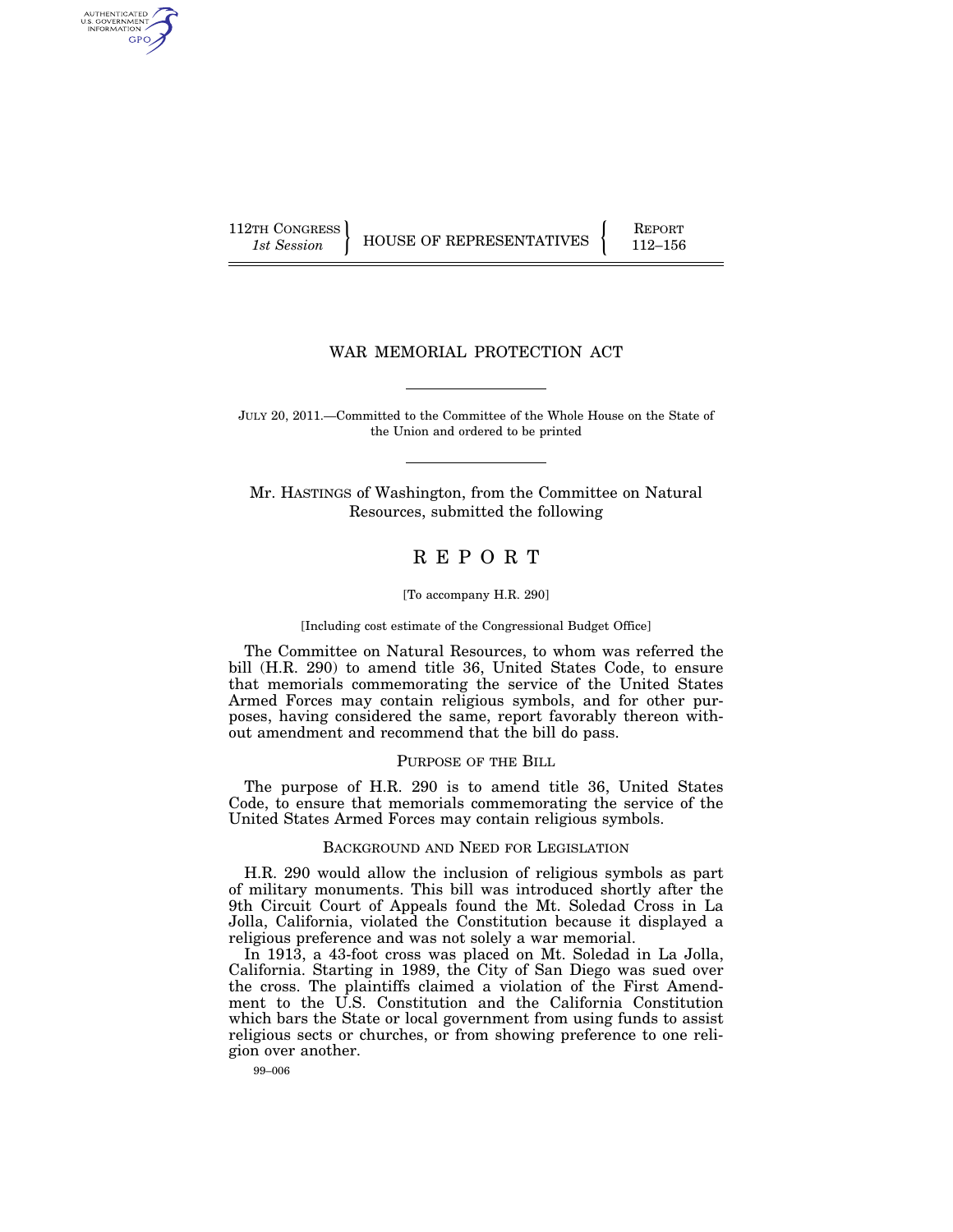Several remedies were attempted over the years to avoid having the cross removed by order of the courts. These included transferring the property to a non-profit, for which San Diego was sued for showing a preference; and the federal government taking the land by eminent domain (the Department of Defense took possession of the property in 2006). Subsequently, the federal government was sued and the Ninth Circuit Court of Appeals ruled the cross unconstitutional in January 2011.

While the legislation does not specifically address the Mt. Soledad situation, its purpose is to statutorily protect religious symbols in all war memorials.

Section 2 of the legislation states that inclusion of religious symbols is authorized to recognize the religious background of members of the United States Armed Forces. These symbols may be included as part of a military memorial that is established or acquired by the United States Government; or a military memorial that is not established by the United States Government, but for which the American Battle Monuments Commission cooperated in the establishment of the memorial.

#### COMMITTEE ACTION

H.R. 290, the War Memorial Protection Act, was introduced on January 12, 2011, by Congressman Duncan Hunter (R–CA). The bill was referred to the Committee on Natural Resources, and within the Committee to the Subcommittee on National Parks, Forests and Public Lands. On May 4, 2011, the Subcommittee held a hearing on the bill. On May 25, 2011, the Full Natural Resources Committee met to consider the bill. The Subcommittee on National Parks, Forests and Public Lands was discharged by unanimous consent. No amendments were offered, and the bill was favorably reported to the House of Representatives by unanimous consent.

### COMMITTEE OVERSIGHT FINDINGS AND RECOMMENDATIONS

Regarding clause  $2(b)(1)$  of rule X and clause  $3(c)(1)$  of rule XIII of the Rules of the House of Representatives, the Committee on Natural Resources' oversight findings and recommendations are reflected in the body of this report.

## COMPLIANCE WITH HOUSE RULE XIII

1. Cost of Legislation. Clause 3(d)(1) of rule XIII of the Rules of the House of Representatives requires an estimate and a comparison by the Committee of the costs which would be incurred in carrying out this bill. However, clause  $3(d)(2)(B)$  of that rule provides that this requirement does not apply when the Committee has included in its report a timely submitted cost estimate of the bill prepared by the Director of the Congressional Budget Office under section 402 of the Congressional Budget Act of 1974. Under clause 3(c)(3) of rule XIII of the Rules of the House of Representatives and section 403 of the Congressional Budget Act of 1974, the Committee has received the following cost estimate for this bill from the Director of the Congressional Budget Office: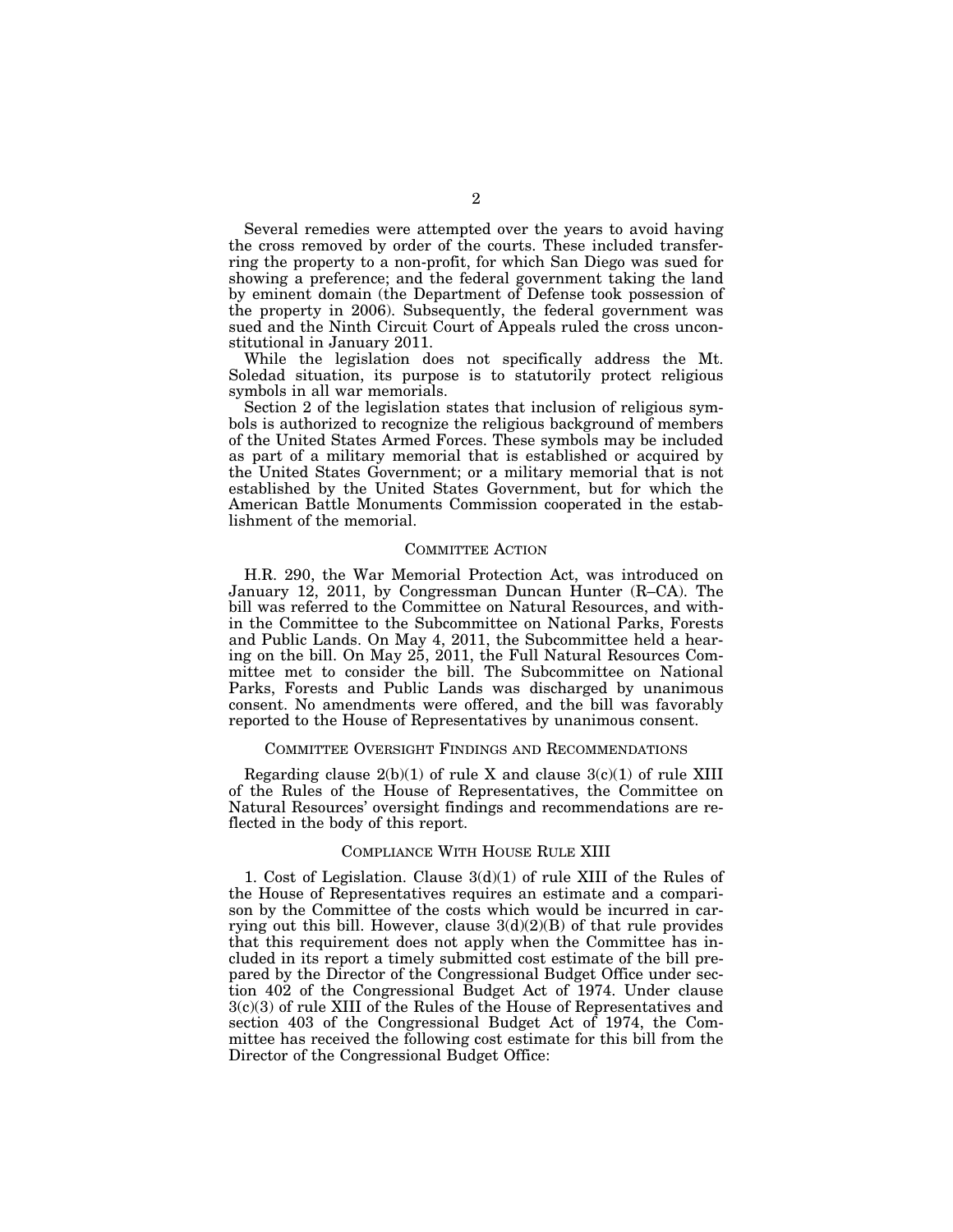## *H.R. 290—War Memorial Protection Act*

H.R. 290 would allow religious symbols to be included as part of any military monument established or acquired by the U.S. government or military memorials established in cooperation with the American Battle Monuments Commission (ABMC).

Under current law, religious symbols are not barred from being used in any military memorials; thus, H.R. 290 would codify current practice. According to the Department of Defense, the National Park Service, and the ABMC, implementing H.R. 290 would not require any new memorials to be built or current memorials to be changed. On that basis, CBO estimates that there would be no costs associated with implementing H.R. 290.

Enacting H.R. 290 would not affect direct spending or revenues; therefore, pay-as-you-go procedures do not apply.

H.R. 290 contains no intergovernmental or private-sector mandates as defined in the Unfunded Mandates Reform Act and would not affect the budgets of state, local, or tribal governments.

The CBO staff contact for this estimate is Dwayne M. Wright. The estimate was approved by Theresa A. Gullo, Deputy Assistant Director for Budget Analysis.

2. Section 308(a) of Congressional Budget Act. As required by clause  $3(c)(2)$  of rule XIII of the Rules of the House of Representatives and section 308(a) of the Congressional Budget Act of 1974, this bill does not contain any new budget authority, credit authority, or an increase or decrease in revenues or tax expenditures. CBO estimates that there would be no costs associated with implementing H.R. 290. Enacting H.R. 290 would not affect direct spending or revenues; therefore, pay-as-you-go procedures do not apply.

3. General Performance Goals and Objectives. This bill does not authorize funding and therefore, clause  $3(c)(4)$  of rule XIII of the rules of the House of Representatives does not apply.

### EARMARK STATEMENT

This bill does not contain any Congressional earmarks, limited tax benefits, or limited tariff benefits as defined under clause  $9(e)$ ,  $9(f)$ , and  $9(g)$  of rule XXI of the Rules of the House of Representatives.

### COMPLIANCE WITH PUBLIC LAW 104–4

This bill contains no unfunded mandates.

#### PREEMPTION OF STATE, LOCAL OR TRIBAL LAW

This bill is not intended to preempt any State, local or tribal law.

#### CHANGES IN EXISTING LAW MADE BY THE BILL, AS REPORTED

In compliance with clause 3(e) of rule XIII of the Rules of the House of Representatives, changes in existing law made by the bill, as reported, are shown as follows (new matter is printed in italic and existing law in which no change is proposed is shown in roman):

#### **TITLE 36, UNITED STATES CODE**

\* \* \* \* \* \* \*